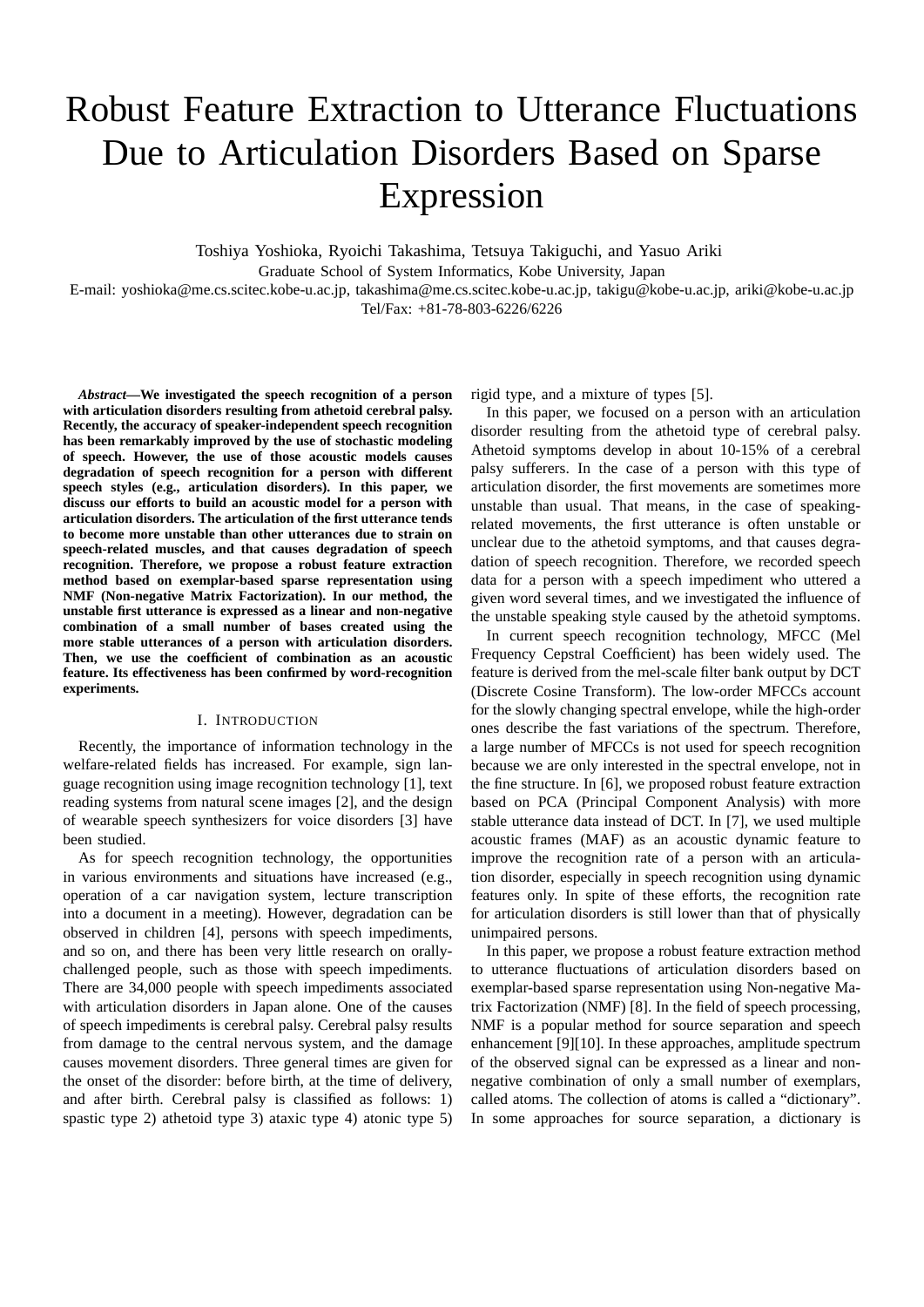constructed for each source, and the mixed signal is expressed with a sparse representation of these dictionaries. By using only the weights (called "activity" in this paper) of atoms in the target dictionary, the target signal can be reconstructed. Gemmeke et al. [11] also used the activity of the speech dictionary as phonetic scores (instead of the likelihoods of HMM) for speech recognition.

Our new robust feature extraction method is constructed by using NMF. In NMF, there are two approaches: an unsupervised approach and a supervised approach. Fig. 1 shows a system flow chart of robust feature extraction. In our approach, unsupervised NMF is employed to create the basis-matrix which consists of the stable utterance bases of articulation disorders at the training step. When extracting the robust feature of test signals, we use supervised NMF with the basismatrix created at the training step, and use the weights of each basis in the sparse representation as an acoustic feature for speech recognition. In our experiment, the information about the weights of each basis is used to supplement the conventional acoustic features (e.g., MFCCs).

This paper is organized as follows. In Section 2, we describe our robust feature extraction method using NMF. Its effectiveness is evaluated in Section 3, and the final section concludes this paper and discusses the work we need to do in the future.



Fig. 1. Flowchart of proposed method

#### II. ROBUST FEATURE EXTRACTION

The first utterance of those who have articulation disorders due to athetoid cerebral palsy tends to become unstable due to the athetoid symptoms. So, we propose a robust feature extraction method for improving the recognition rate of the

first utterance. As can be seen from Fig. 1, the proposed method consists of the training step, in which the basis-matrix is created using the speaker's more stable utterances, and the analysis step, in which the sparse features are extracted using supervised NMF with the basis-matrix. Each step is explained in detail below.

# *A. The training step*

In this step, we create the basis-matrix using the more stable utterances. First, we compute the segment features of the melscale filter-bank output using the 2nd through 5th utterances, where we recorded 210 words, repeating each five times. Fig. 2 shows the flow of the extraction of the segment features. The frame concerned and several frames left and right of this frame are made to connect. This allows us to capture time dynamics. After that, the segment features are grouped into the initial-dictionary. Furthermore, since many similar exemplars are included in this initial-dictionary, unsupervised NMF is applied to this initial-dictionary.

Employing unsupervised NMF to the initial-dictionary **V**(*∈*  $\mathbf{R}^{F \times T}$ ), V is approximately decomposed into the product of basis-matrix  $\mathbf{W}(\in \mathbb{R}^{F \times R})$  and activity-matrix  $\mathbf{H}(\in \mathbb{R}^{R \times T})$ as follows:

$$
\mathbf{V} \approx \mathbf{W} \mathbf{H} \quad \forall i, j, k \quad \mathbf{W}_{ij} \ge 0, \mathbf{H}_{jk} \ge 0 \tag{1}
$$

where  $F$ ,  $T$ , and  $R$  are the numbers of bins of frequency, frames, and bases, respectively. **W** and **H** can be obtained by iteratively calculating update rules based on Euclidean divergence. The update rules for each matrix element are:

$$
\mathbf{W}_{ij} = \mathbf{W}_{ij} \frac{(\mathbf{V}\mathbf{H}^T)_{ij}}{(\mathbf{W}\mathbf{H}\mathbf{H}^T)_{ij}}
$$
(2)

$$
\mathbf{H}_{jk} = \mathbf{H}_{jk} \frac{(\mathbf{W}^T \mathbf{V})_{jk}}{(\mathbf{W}^T \mathbf{W} \mathbf{H})_{jk}} \tag{3}
$$

We use the updated exemplars **W** as the basis-matrix in the analysis step.



Fig. 2. Multiple acoustic frames construction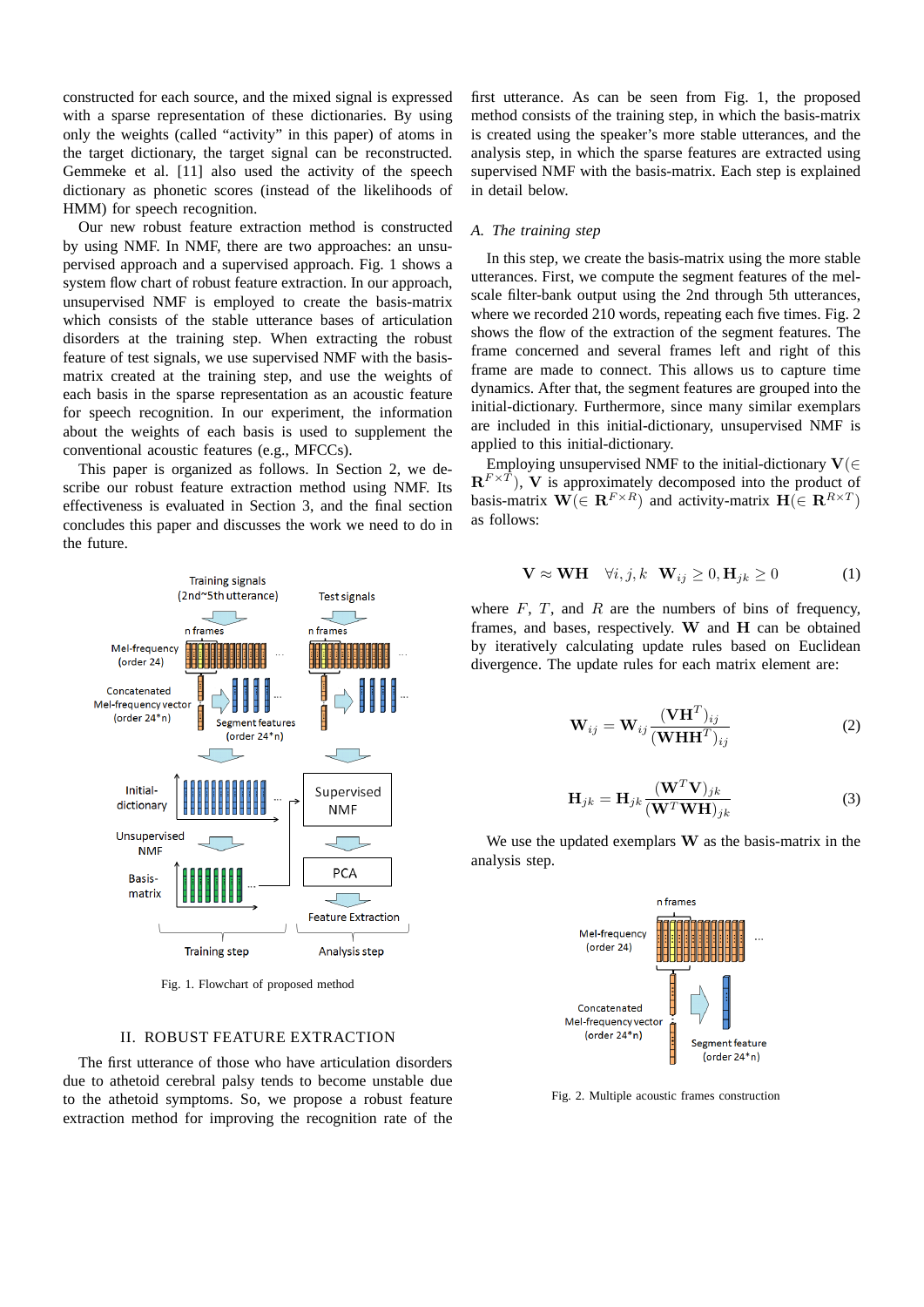# *B. The analysis step*

In this step, we extract robust features to the utterance fluctuations associated with articulation disorders using exemplarbased sparse representation. First, the activity-matrix of the first utterance (the unstably articulated utterance) is extracted by using supervised NMF with the basis-matrix created at the training step.

After that, Principal Component Analysis (PCA) is applied to the extracted activity-matrix for reducing the data dimensions and orthogonalization. Then we compute the filter (eigenvector matrix) using the 2nd through 5th utterances (the more stable utterances). We use the activity-matrix to which PCA is applied as an acoustic feature (called "Sparse feature" in this paper) for speech recognition.

#### *C. Estimation of the activity*

In the exemplar-based approach, we assume that the spectrum of the *l*-th frame of the observed signal can be expressed by a non-negative linear combination of a small number of exemplars in the dictionary and their activities:

$$
\mathbf{v}_{l} = \sum_{j=1}^{J} \mathbf{w}_{j} h_{j,l} \n= \mathbf{W} \mathbf{h}_{l} \quad s.t. \quad \mathbf{h}_{l} \ge 0
$$
\n(4)

where  $h_l$  is the non-negative weights of each exemplar. *J* is the total number of frames. When the spectrogram is given, (4) can be written as follows:

$$
\mathbf{V} = \mathbf{W} \mathbf{H} \quad s.t. \quad \mathbf{H} \ge 0 \tag{5}
$$

In the analysis step, **V** represents the segment features of the test signals, and **W** represents the basis-matrix created during the training step. Then, the activity-matrix **H** which consists of the non-negative weights of each basis is found by minimizing the following cost function:

$$
d(\mathbf{V}, \mathbf{W}\mathbf{H}) + \|\lambda \cdot \mathbf{H}\|_1 \quad s.t. \quad \mathbf{H} \ge 0 \tag{6}
$$

where the vector **1** is an all-one matrix. The first term measures the Kullback-Leibler (KL) divergence between **V** and **WH**. The second term enforces the sparseness of **H** using  $l_1$ norm regularization, weighted by element-wise multiplication (operator .\*) of the vector  $\lambda = [\lambda_1, \lambda_2, \ldots, \lambda_J]$ . The activitymatrix minimizing the cost function (6) is estimated iteratively applying the following update rule:

$$
\mathbf{H} \leftarrow \mathbf{H} \cdot * (\mathbf{W}^T (\mathbf{V}./(\mathbf{W} \mathbf{H})))./(\mathbf{W}^T \mathbf{1} + \lambda) \tag{7}
$$

# III. RECOGNITION EXPERIMENT

#### *A. Experimental setup*

The proposed method was evaluated on word-recognition tasks for one person with articulation disorders. We recorded 210 words included in the ATR Japanese speech database

repeating each word five times (Fig. 3). The speech signal was sampled at 16 kHz and windowed with a 32-msec Hamming window every 16 msec. Then we clipped each utterance manually. Fig. 4 shows an example of a spectrogram spoken by a person with articulation disorders. Fig. 5 shows a spectrogram spoken by a physically unimpaired person doing the same task.



Fig. 3. Example of recorded speech data



Fig. 4. Example of a spectrogram spoken by a person with articulation disorders //a k e g a t a



Fig. 5. Example of a spectrogram spoken by a physically unimpaired person  $\frac{1}{a}$  k e g a t a

In the training step, we calculated the segment features of 24 mel-scale filter-bank output using the 2nd through 5th utterances, and this resulted in initial dictionary which consisted of the 91,435 exemplars. Next, we created the basismatrix by selecting 100 bases from 91,435 exemplars using unsupervised NMF. At the analysis step, the activity-matrix of each utterance was obtained by using supervised NMF with the basis-matrix which consists of 100 bases. Then the update rule (7) was run for 1,000 iterations, which was enough to converge, and then the sparsity parameter  $\lambda$  was set to 0.65.

It was difficult to recognize the utterances of a person with articulation disorders using an acoustic model trained by the utterances of a physically unimpaired person. Therefore, we trained the acoustic model using the utterances of a person with articulation disorders. When we recognize the 1st utterance, the 2nd through 5th utterances were used for